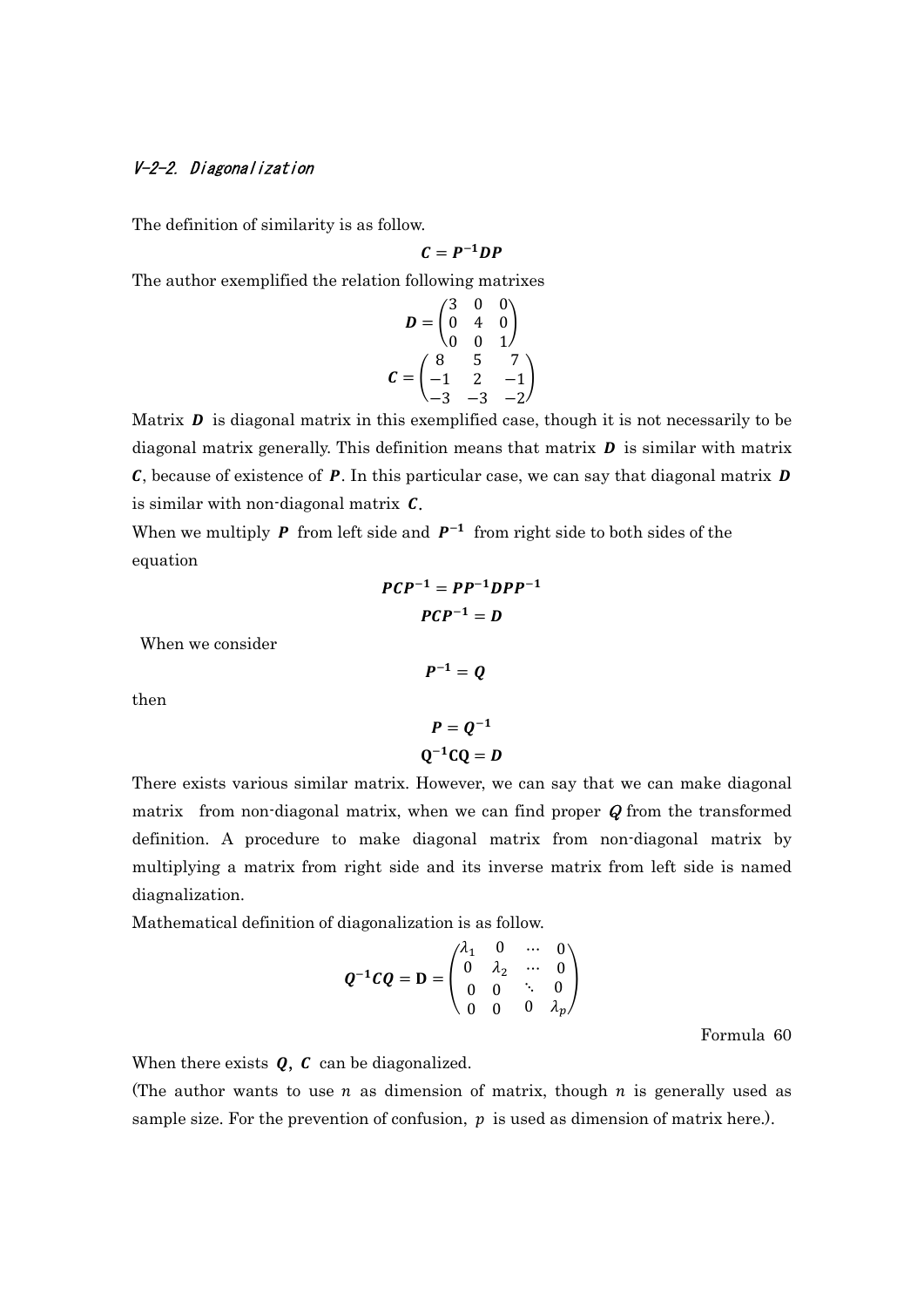We consider matrix  $\boldsymbol{Q}$  is a row of vectors  $\boldsymbol{Q_i}$ .

$$
Q=(Q_1 \quad Q_2 \quad \cdots \quad Q_p)
$$

Multiplying Q from left to the formula 60.

$$
Q(Q^{-1}CQ) = Q\begin{pmatrix} \lambda_1 & 0 & \cdots & 0 \\ 0 & \lambda_2 & \cdots & 0 \\ 0 & 0 & \ddots & 0 \\ 0 & 0 & 0 & \lambda_p \end{pmatrix}
$$
  
\n
$$
CQ = (Q_1 \quad Q_2 \quad \cdots \quad Q_n) \begin{pmatrix} \lambda_1 & 0 & \cdots & 0 \\ 0 & \lambda_2 & \cdots & 0 \\ 0 & 0 & \ddots & 0 \\ 0 & 0 & 0 & \lambda_p \end{pmatrix}
$$
  
\n
$$
(CQ_1 \quad CQ_2 \quad \cdots \quad CQ_n) = (\lambda_1 Q_1 \quad \lambda_2 Q_2 \cdots \lambda_n Q_p)
$$
  
\n
$$
CQ_i = \lambda_i Q_i
$$

 $Q_i$  is vector. The definition of eigen value and eigen vector is as follow.

$$
A\vec{x} = \lambda \vec{x}
$$

From this, we can understand that  $\mathbf{Q}_i$  is eigen vector for  $\lambda_i$ .

Confirmation using exemplified matrixes in the paragraph of V-2-1. Similarity.

$$
D = \begin{pmatrix} 3 & 0 & 0 \\ 0 & 4 & 0 \\ 0 & 0 & 1 \end{pmatrix}
$$
  
\n
$$
C = \begin{pmatrix} 8 & 5 & 7 \\ -1 & 2 & -1 \\ -3 & -3 & -2 \end{pmatrix}
$$
  
\n
$$
P = \begin{pmatrix} 1 & 2 & 1 \\ 1 & 1 & 1 \\ 1 & 1 & 2 \end{pmatrix}
$$
  
\n
$$
P^{-1} = \begin{pmatrix} -1 & 3 & -1 \\ 1 & -1 & 0 \\ 0 & -1 & 1 \end{pmatrix}
$$

eigenvector of  $C$  as follows

Eigen value (
$$
\lambda = 4
$$
):  $t_4 \begin{pmatrix} 3 \\ -1 \\ -1 \end{pmatrix}$   
Eigen value ( $\lambda = 3$ ):  $t_3 \begin{pmatrix} 1 \\ -1 \\ 0 \end{pmatrix}$   
Eigen vector ( $\lambda = 1$ ):  $t_1 \begin{pmatrix} 1 \\ 0 \\ -1 \end{pmatrix}$ 

Letting  $t_4 = 1, t_3 = t_1 = -1$ 

Eigen value (
$$
\lambda = 4
$$
):  $\begin{pmatrix} 3 \\ -1 \\ -1 \end{pmatrix}$   
Eigen value ( $\lambda = 3$ ):  $\begin{pmatrix} -1 \\ 1 \\ 0 \end{pmatrix}$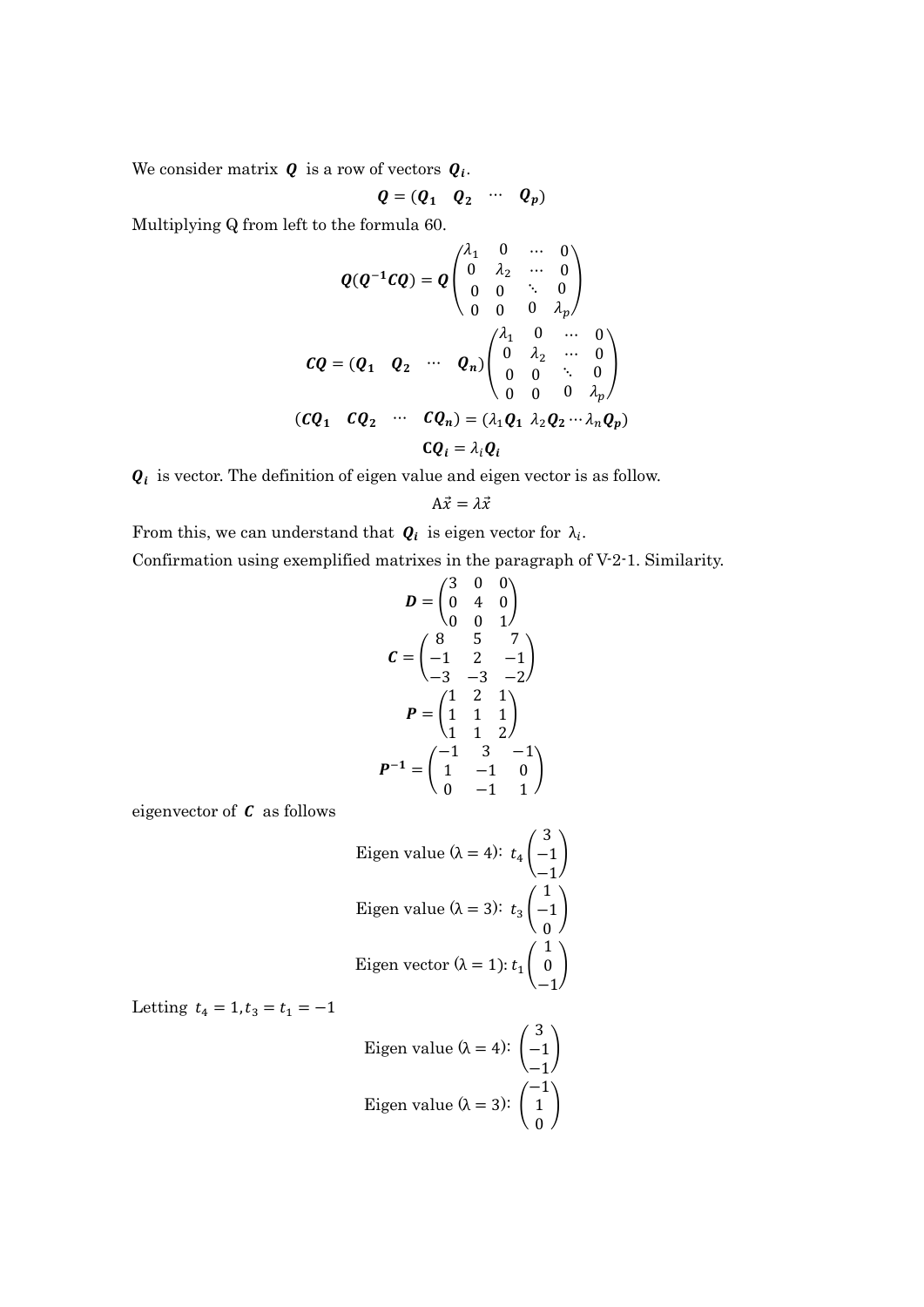Eigen vector 
$$
(\lambda = 1)
$$
:  $\begin{pmatrix} -1 \\ 0 \\ 1 \end{pmatrix}$   
\n $Q_1 = \begin{pmatrix} -1 \\ 1 \\ 0 \end{pmatrix}$   
\n $Q_2 = \begin{pmatrix} 3 \\ -1 \\ -1 \end{pmatrix}$   
\n $Q_3 = \begin{pmatrix} -1 \\ 0 \\ 1 \end{pmatrix}$   
\n $Q = (Q_1 \quad Q_2 \quad Q_3) = \begin{pmatrix} -1 & 3 & -1 \\ 1 & -1 & 0 \\ 0 & -1 & 1 \end{pmatrix}$   
\n $Q = \begin{pmatrix} -1 & 3 & -1 \\ 1 & -1 & 0 \\ 0 & -1 & 1 \end{pmatrix}$   
\n $Q^{-1} = \begin{pmatrix} 1 & 2 & 1 \\ 1 & 1 & 1 \\ 1 & 1 & 2 \end{pmatrix}$ 

We could confirm that the vector which diagonalize a matrix is obtainable by lining up the eigenvectors of the matrix. However, several readers may feel disreputability to the explanation by author. General expression of eigenvector is as follows.

$$
\begin{pmatrix}t_3\\-t_3\\0\end{pmatrix}\hspace{-0.5mm},\begin{pmatrix}3t_4\\-t_4\\-t_4\end{pmatrix}\hspace{-0.5mm},\begin{pmatrix}t_1\\0\\-t_1\end{pmatrix}
$$

This means  $t_4$ ,  $t_3$  and  $t_1$  is arbitrary real number. We can select any real number for  $t_4$ ,  $t_3$  and  $t_1$ , though the author selected  $-1$  for  $t_3$  and  $t_1$  and 1 for  $t_4$  for accordance with . We did not confirm that the vector which diagonalize a matrix is obtainable by lining up any set of the eigenvectors of the matrix.

For clear identification we express  $t$  as follow

$$
t_4 = b
$$

$$
t_3 = a
$$

$$
t_1 = c
$$

The set of eigen vector is as follow

$$
\begin{pmatrix} -a \\ a \\ 0 \end{pmatrix}, \begin{pmatrix} 3b \\ -b \\ b \end{pmatrix}, \begin{pmatrix} -c \\ 0 \\ c \end{pmatrix}
$$

$$
\mathbf{Q} = \begin{pmatrix} -a & 3b & -c \\ a & -b & 0 \\ 0 & -b & c \end{pmatrix}
$$

$$
\mathbf{Q}^T = \begin{pmatrix} -a & 3b & -c \\ a & -b & 0 \\ 0 & -b & c \end{pmatrix} = \begin{pmatrix} -a & a & 0 \\ 3b & -b & -b \\ -c & 0 & c \end{pmatrix}
$$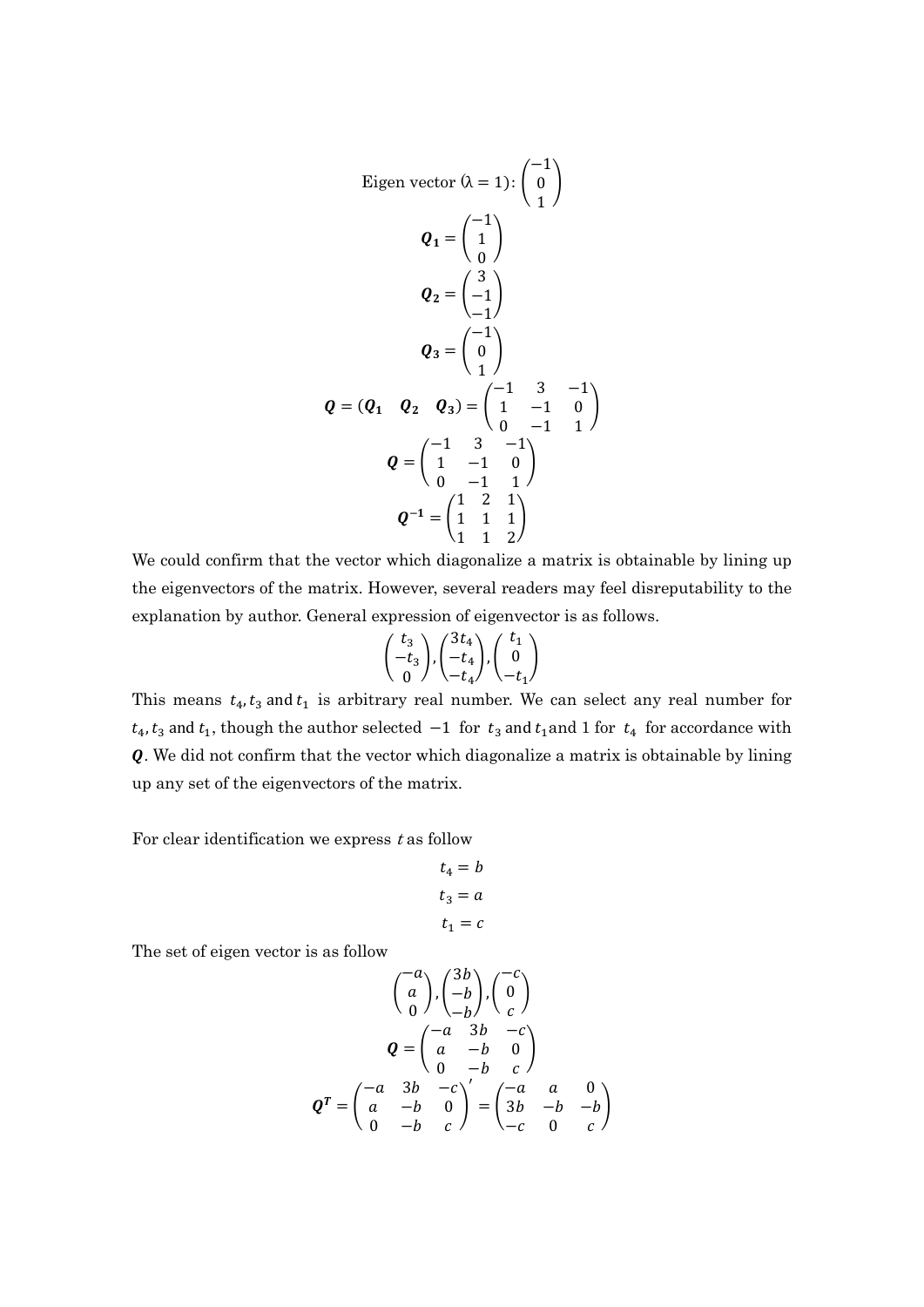$$
|\mathbf{Q}| = \begin{vmatrix} -a & 3b & -c \\ a & -b & 0 \\ 0 & -b & c \end{vmatrix} = abc + abc - 3abc = -abc
$$
  

$$
\mathbf{Q}^{-1} = \frac{-1}{abc} \begin{pmatrix} \begin{vmatrix} -b & -b \\ 0 & c \end{vmatrix} & -\begin{vmatrix} 3b & -b \\ -c & c \end{vmatrix} & \begin{vmatrix} 3b & -b \\ -c & 0 \end{vmatrix} \\ -\begin{vmatrix} a & 0 \\ -b & -b \end{vmatrix} & -\begin{vmatrix} -a & 0 \\ -a & 0 \end{vmatrix} & -\begin{vmatrix} -a & a \\ -c & 0 \end{vmatrix} \\ -\begin{vmatrix} -b & 0 \\ 3b & -b \end{vmatrix} & \begin{vmatrix} -a & a \\ 3b & -b \end{vmatrix} \end{pmatrix}
$$
  

$$
= \frac{-1}{abc} \begin{pmatrix} -bc & -2bc & -bc \\ -ac & -ac & -ac \\ -ab & -ab & -2ab \end{pmatrix}
$$
  

$$
= \begin{pmatrix} \frac{1}{a} & \frac{2}{a} & \frac{1}{a} \\ \frac{1}{b} & \frac{1}{b} & \frac{1}{b} \\ \frac{1}{c} & \frac{1}{c} & \frac{2}{c} \end{pmatrix}
$$

About  $Q^{-1}CQ$ 

$$
Q^{-1}CQ = \begin{pmatrix} \frac{1}{a} & \frac{2}{a} & \frac{1}{a} \\ \frac{1}{b} & \frac{1}{b} & \frac{1}{b} \\ \frac{1}{c} & \frac{1}{c} & \frac{2}{c} \end{pmatrix} \begin{pmatrix} 8 & 5 & 7 \\ -1 & 2 & -1 \\ -3 & -3 & -2 \end{pmatrix} \begin{pmatrix} a & 3b & c \\ -a & -b & 0 \\ 0 & -b & -c \end{pmatrix}
$$

$$
\begin{pmatrix} 1 & 2 & 1 \end{pmatrix}
$$

$$
Q^{-1}C = \begin{pmatrix} \overline{a} & \overline{a} & \overline{a} \\ \frac{1}{b} & \frac{1}{b} & \frac{1}{b} \\ \frac{1}{c} & \frac{1}{c} & \frac{2}{c} \end{pmatrix} \begin{pmatrix} 8 & 5 & 7 \\ -1 & 2 & -1 \\ -3 & -3 & -2 \end{pmatrix}
$$

$$
= \begin{pmatrix} \frac{1}{a}(8-2-3) & \frac{1}{a}(5+4-3) & \frac{1}{a}(7-2-2) \\ \frac{1}{b}(8-1-3) & \frac{1}{b}(5+2-3) & \frac{1}{b}(7-1-2) \\ \frac{1}{c}(8-1-6) & \frac{1}{c}(5+2-6) & \frac{1}{c}(7-1-4) \end{pmatrix}
$$

$$
\begin{pmatrix} \frac{3}{c} & \frac{6}{c} & \frac{3}{c} \\ \frac{1}{c} & \frac{1}{c} & \frac{3}{c} \end{pmatrix}
$$

$$
= \begin{pmatrix} a & a & a \\ 4 & 4 & 4 \\ \frac{b}{b} & \frac{b}{b} & \frac{b}{b} \\ \frac{1}{c} & \frac{1}{c} & \frac{2}{c} \end{pmatrix}
$$